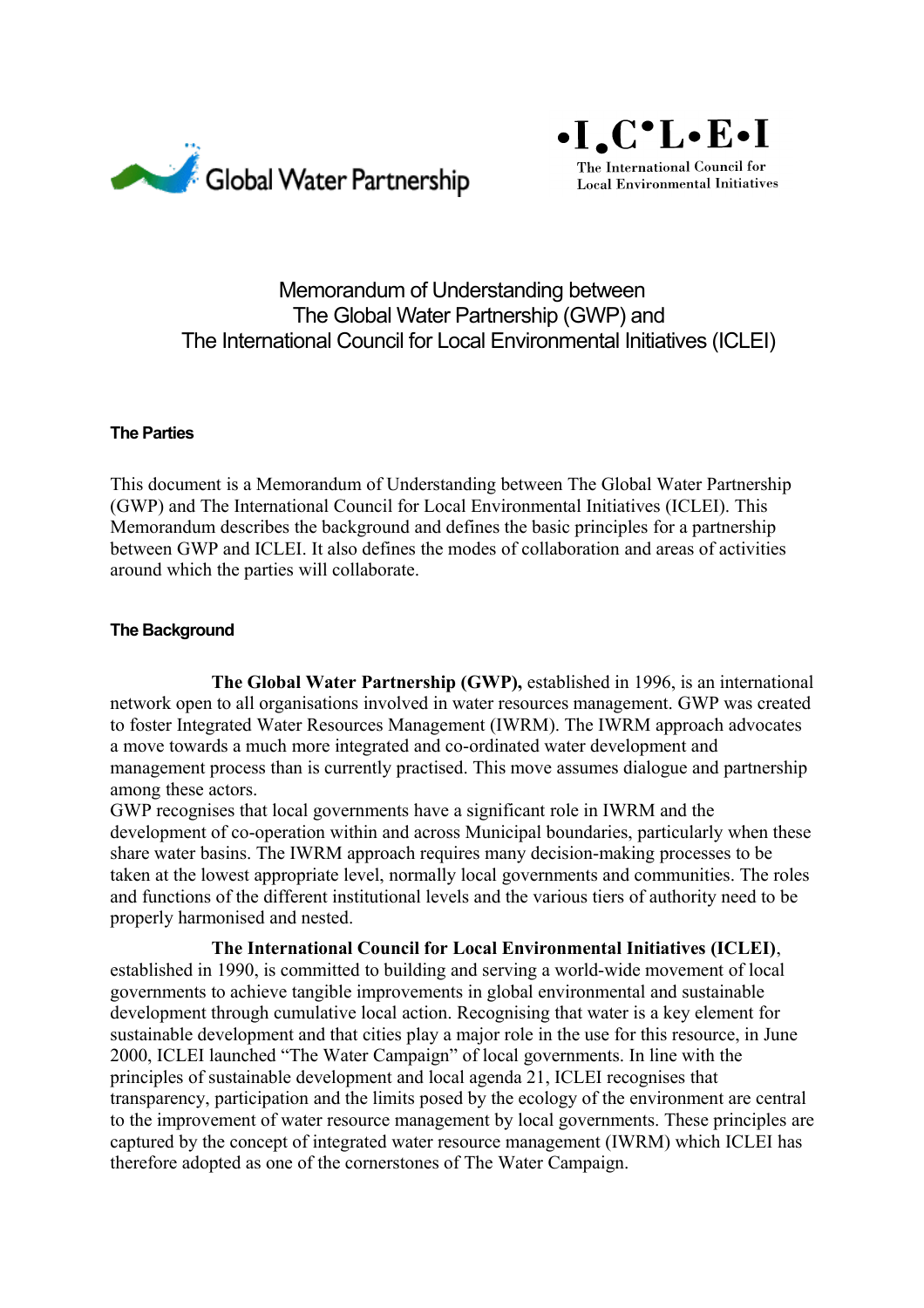ICLEI further recognises that, whilst it has the capability of mobilising local governments to action, the complexity of IWRM is such that working in this area can only be done in partnership with other organisations.

From this perspective, the parties understand there is a great potential for the organisations to be more successful as a result of collaboration. The ambit of the collaboration can be described in terms of a basic general ambit and in terms of a more specific ambit.

## **Modes of collaboration**

The parties understand it is important to:

- Exchange program documents and documentation.
- Have access to each other's network and member, through the respective secretariats.
- Inform about and invite each other to activities regarding the role of local governments in the management of water. The parties will participate in each other's major events globally and regionally, when relevant.
- Strengthen the links between the organisations at the regional level.
- Promote liaison and collaboration between GWP- regional, national and local technical focal points and partnerships and ICLEI's regional focal points and members.
- Identify specific areas for co-operation and join efforts to mobilise funds for strengthening the capacities of local governments in integrated water management and the implementation of the Water Campaign.
- Identify specific areas for co-operation and join efforts to mobilise funds for the development of local water partnerships aiming at supporting the local governments in the implementation of IWRM platforms for action.

GWP and ICLEI agree to meet annually to discuss specific activities related to the following areas of collaborations or new areas that may emerge. The meeting should preferentially take place in connection to other meetings as agreed between the parties.

Collaborative activities will be agreen on an annual basis and specified in a workplan.

#### **Areas for collaboration**

# *The Water Campaign of ICLEI*

The Water Campaign of ICLEI has been developed in response to a need identified by local governments, members of ICLEI. The Water Campaign builds upon ICLEI's experiences with the Local Agenda 21 Campaign. The Campaign has a global scope with special emphasis on Africa, Latin America, South Asia, Central Asia and Eastern Europe.

The objectives of the project are to:

- *build the capacity of local governments, their communities, and other stakeholders to use iterative, participatory approaches and to apply the concept of integrated water resources management at the local level;*
- *facilitate the implementation of specific local projects and programs as identified in each city's Local Water Action Plan;*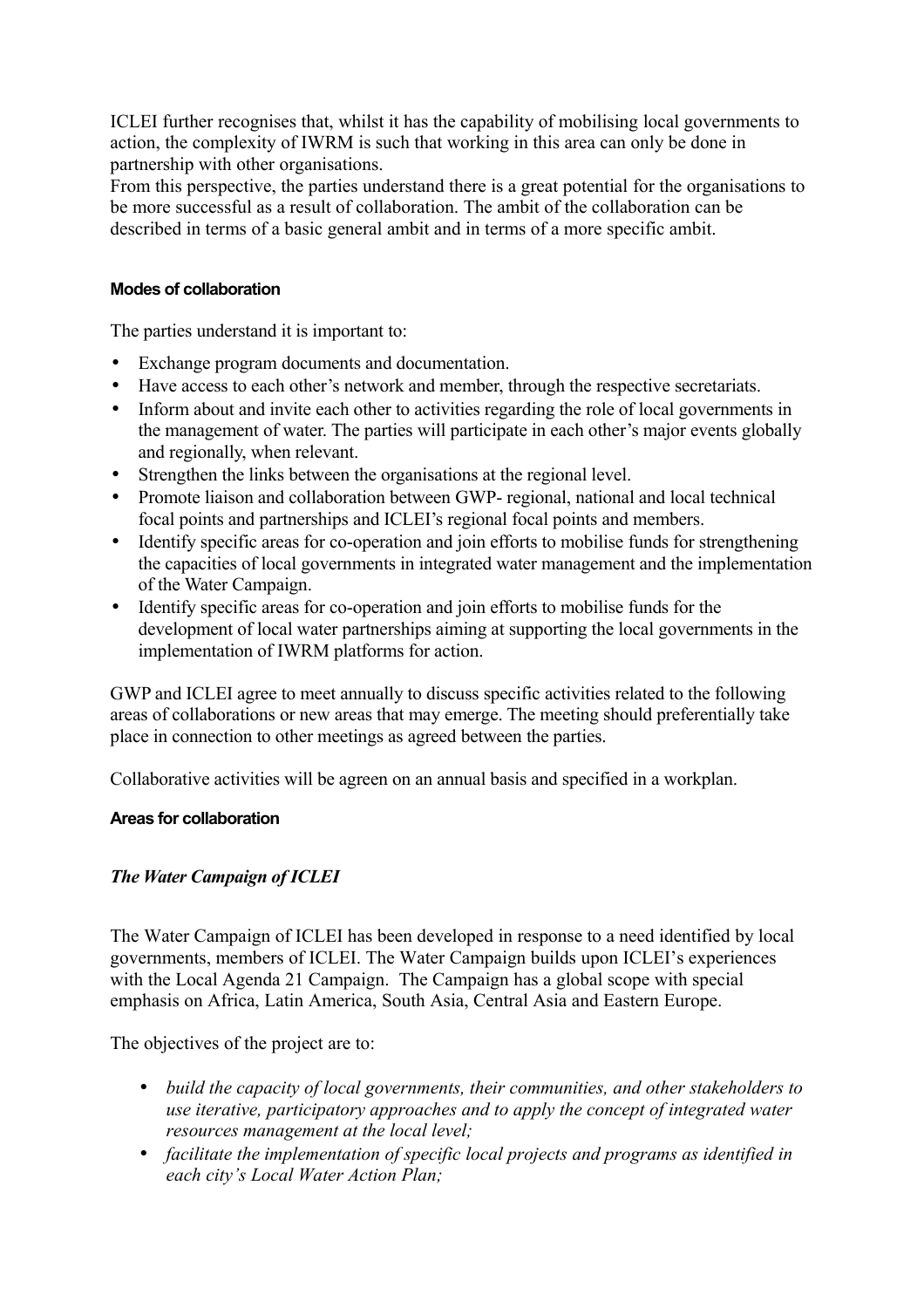- *identify and develop tools, methodologies, and good practices for the implementation of IWRM at the local level;*
- *further the implementation of local-level IWRM internationally by widely disseminating the findings of the project, and by strengthening regional local government networks that support the practical implementation of IWRM within the cultural and political realities in the region.*

In conformity with decisions taken by the TEC and the Steering Committee of GWP, The ICLEI's Water Campaign is one of the Associate Programmes embraced by GWP.

Thus, GWP is committed to assist ICLEI with the planning, development of program documents, facilitation of water expertise and the mobilisation of funds for the implementation of The Water Campaign.

The following shall apply for the Water Campaign of ICLEI as an associated program of GWP.

- GWP will sit on the Steering Committee or leading body of the Water Campaign as exofficio member.
- The Water Campaign will report progresses once a year to the GWP Secretariat.
- The Water Campaign will comply with the GWP minimum requirements for Associate Programs and be subject to ongoing quality assurance control by the GWP-Technical Committee and Steering Committee.
- The Water Campaign will participate in GWP major events when relevant.
- Strong links will be established between the Water Campaign and the GWP regions and national focal points.
- The Water Campaign will identify and report on successful cases or processes of water partnerships and act at the local level. The experiences of these "champions" will be disseminated through the GWP network.
- GWP will invite its regional offices and Partners to consider supporting the Water Campaign, among others by mobilising expertise and assisting in the adaptation/preparation of training material.
- Local Governments that have adopted the Water Campaign will be invited to GWP events in the corresponding country.
- The Water Campaign will assist the Local Governments with the establishment of Local Water Partnerships.

# *The Dialogue on Effective Water Governance*

The Dialogue on Effective Water Governance is a joint programme of the GWP, UNDP and ICLEI, with GWP as leading partner. A *Task Force* has been set up to manage the Dialogue with members from GWP, UNDP and ICLEI. ICLEI's co-ordinator for The Water Campaign is a member of the task force. For the purpose of the Dialogue the task force has agreed on an operational definition. The parties have committed to use that

Water governance refers to the range of political, social, economic and administrative systems that are in place to develop and manage water resources and the delivery of water services at different levels of society. To be effective, water governance should be transparent, open, accountable, participatory, communicative, incentive-based, equitable, coherent, efficient (low transaction costs), integrative and ethical.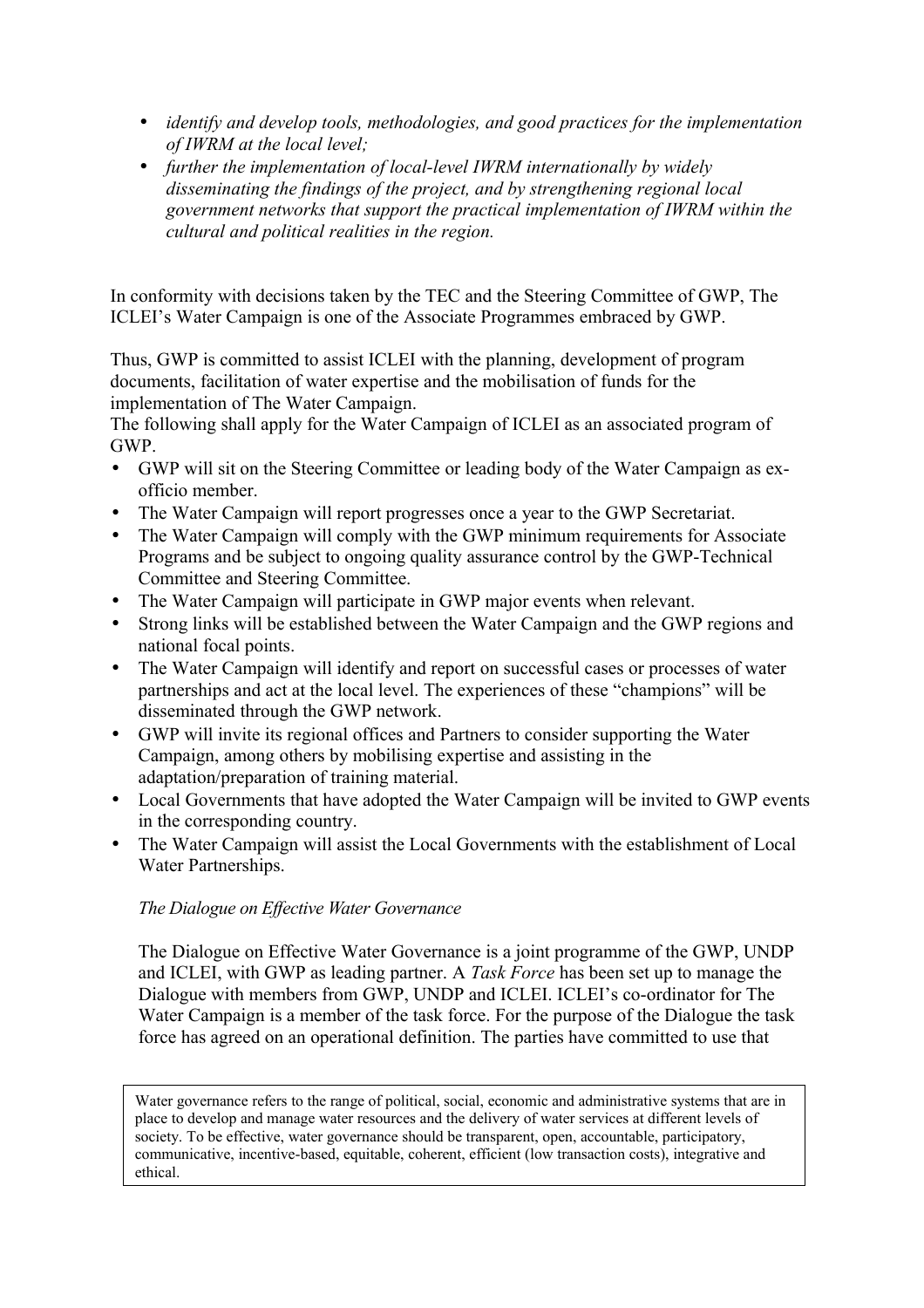# definition.

GWP and ICLEI have, together with UNDP, committed themselves to address the politics of water, through dialogues to be organised at the national and local level. The key actions will take place within the regions and countries and the GWP regional TACs have a special responsibility for this Dialogue to be implemented jointly with UNDP country offices and SURFs and ICLEI regional/country offices.

The "Dialogue" will consist of a series of activities taking place around the world. Within the Dialogue round tables, electronic conferences and regimes analysis on water governance will be carried on.

The success of these activities depends on good planning. In this respect, it is understood that ICLEI and GWP will assist each other with the planning of and reporting from activities involving local governments.

Finally, it is understood that GWP and ICLEI will support each other with the mobilisation of funds for the implementation of this joint programme.

# *The Tool Box*

GWP has launched an IWRM – Tool Box. The Tool Box brings together knowledge and experiences with integrated water resource management (IWRM) and make this experience available in an accessible for to water professionals and policy makers. Case studies illustrate experiences with the use of tools in different contexts and promote the learning from previous experiences. A case study examines an experience related to IWRM and provides an analytical and critical account of the processes involved. These cases are central to the ToolBox. The following shall apply in the case of the ToolBox.

- ICLEI is welcome to make use of the ToolBox (free of charge) in their training programs and to make the ToolBox accessible to Local Governments.
- ICLEI is invited to prepare cases and experiences from the local level to the ToolBox.

#### **Note of reservation in relation to Institutional Independence**

Not withstanding the agreements entered into above, both GWP and ICLEI shall reserve the right to act independently where either institution believes it is within their best interest. Both parties reserve the right to their own legal institutional dependence and no contract by either party shall be legally binding upon the other without the explicit written approval of the responsible individuals in both organisations.

#### **The endorsement of this Memorandum of Understanding**

To manifest our understanding, and on behalf of GWP respectively ICLEI our signatures here below:

In Stockholm, XX YY 2002 In XXXXX, 05-2002-05-24 Khalid Mohtadullah Konrad Otto-Zimmermann Executive Secretary Secretary Secretary General